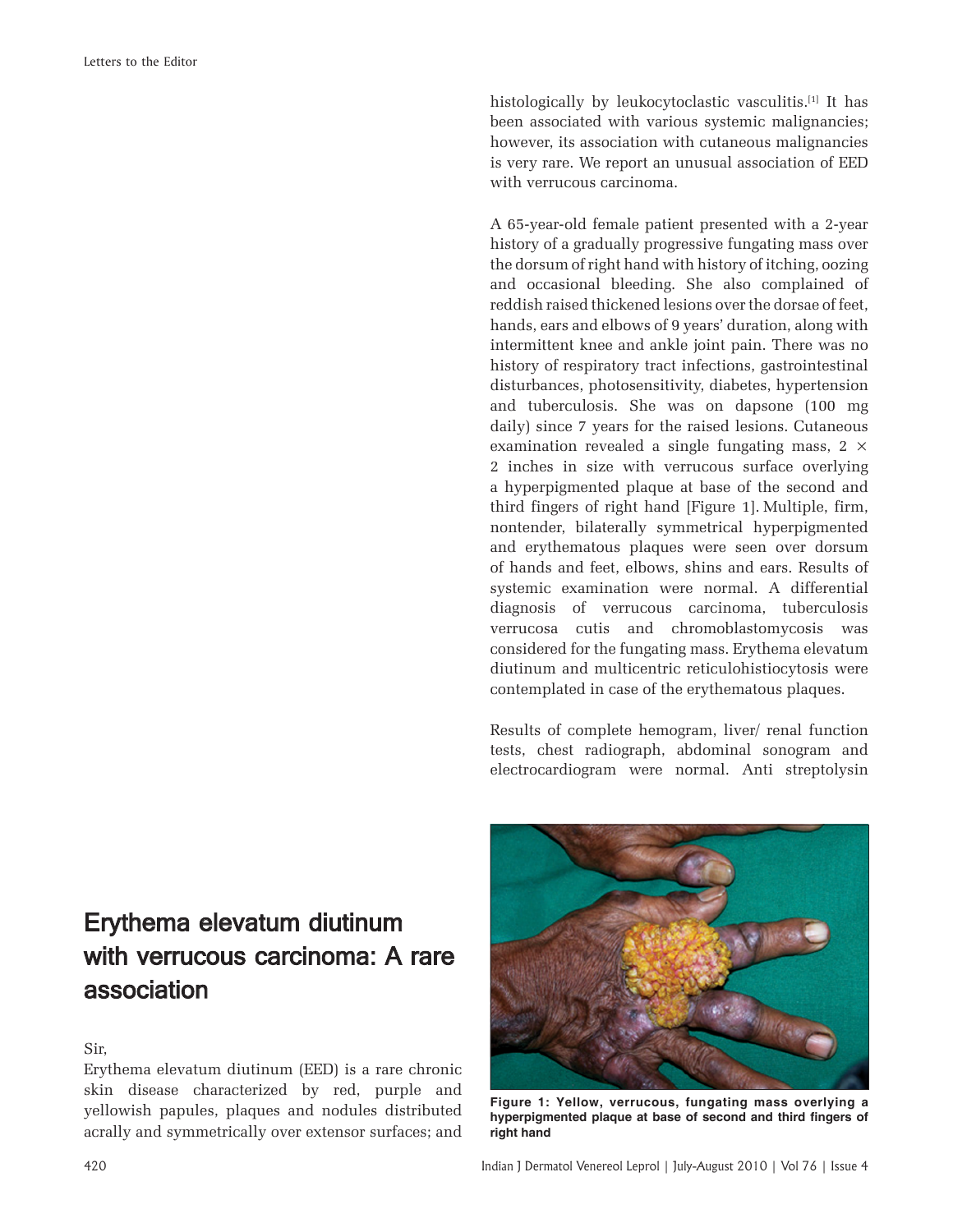0 (ASO) titer was normal, with no growth on throat swab. Erythrocyte sedimentation rate (ESR) was raised (60 mm). Rheumatoid factor, anti-nuclear antibody, anti-double stranded DNA antibody and ELISA for HIV were negative. Serum immunoglobulin A (IgA) was 620 mg% (normal, 145-285 mg%); serum IgG and IgM were within normal limits. The result of urine examination was negative for Bence-Jones proteins. Skull x-ray and results of bone-marrow aspirate examination were normal. Biopsy from fungating mass showed hyperkeratosis, papillomatosis, acanthosis, keratin pearls, squamous eddies and bulldozing of epidermis into dermis. Pleomorphic cells with vesicular nucleus and prominent nucleoli were also seen. Z-N stain, Gram stain, potassium hydroxide mount, bacterial and fungal cultures were negative. Biopsy from erythematous plaque on dorsum of right hand revealed leukocytoclastic vasculitis and fibrinoid degeneration with neutrophilic infiltrate and fibrosis in dermis.Hence a final diagnosis of erythema elevatum diutinum with verrucous carcinoma and IgA gammopathy was made. Dapsone therapy (100 mg.) was continued. The mass was excised *en masse,* with histological confirmation of verrucous carcinoma .

Erythema elevatum diutinum (EED) is a rare disease, characterized by crops of chronic and symmetric red-violaceous, red-brown or yellowish papules, plaques or nodules over the extensor surfaces like dorsae of hands, knees, buttocks and Achilles tendon and occasionally over face and ears. The lesions are soft initially but eventually fibrose leaving atrophic scars. The pathogenesis is still unknown; it is supposed to be an immune complex vasculitis.<sup>[1]</sup> EED may be associated with autoimmune diseases, infections and malignancies like B cell lymphoma, $[2]$  breast carcinoma $[3]$  and can precede hypergammaglobulinemia, IgA monoclonal gammopathy, myelodysplasia and multiple myeloma by many years.[4] Yiannias *et al,* studied 13 EED cases with associated hematologic disease and concluded that IgA gammopathy was most frequently associated. [5] Verrucous carcinoma presents as a verrucous and fungating tumor which ultimately penetrates deep into the tissue. It is commonly seen in the oral cavity, anogenital region, plantar surface, face, back and esophagus. It is associated with longstanding verrucous hyperplasia, chronic ulcers, draining sinuses of hidradenitis suppurativa, $[6]$  genital lichen sclerosus; and uncommonly, with hypertrophic lichen planus.[7] As metastasis from verrucous carcinoma is early and rapid to local lymph nodes and distant

sites, an aggressive treatment policy is advocated with wide local excision and oral retinoids.

Association of EED with cutaneous malignancy is very rare and has been reported only once previously, in 1979. Idemori and Arao described a case of EED of 25 years' duration with an easily bleeding papillomatous mass since 1 month over a chronic ulcerating plaque of EED on right great toe. Repeated ulceration and scarring of tissue was proposed to be the cause of squamous cell carcinoma.[8] In our case, a verrucous carcinoma of 2 years' duration developed over a non-ulcerative EED plaque of 9 years' duration. Though the mechanism is unknown, it is thought that chronic cutaneous inflammation causes excessive production of growth factors, which in turn constantly stimulate epithelial cells and cause their malignant transformation.[7]

In conclusion, careful long term follow up of a patient presenting with EED is required for early detection of cancerous growth and progression of IgA paraproteinemia to IgA myeloma.

## Seema R. Nair, Vishalakshi Viswanath, Amey D. Sonavane, Aditi C. Doshi, mey Mrunal G. Parab, Raghunandan G. Torsekar

Department of Dermatology, Rajiv Gandhi Medical College and Chhatrapati Shivaji Maharaj Hospital, Kalwa, Thane, Maharashtra, India

Address for correspondence: Dr. Seema Nair, Department of Dermatology, Rajiv Gandhi Medical College and Chhatrapati Shivaji Maharaj Hospital, Thane - Belapur Road, Kalwa, Thane, Maharashtra. E-mail: drseema10@gmail.com

DOI**:** 10.4103/0378-6323.66595 - PMID**:** \*\*\*\*\*

## **REFERENCES**

- 1. Barham KL, Jorizzo JL, Grattan B, Cox NH. Vasculitis and Neutrophilic Vascular Reactions. In: Burns T, Breathnach S, Cox N, Griffiths C, editors. Rook's Textbook of Dermatology.  $7<sup>th</sup>$ ed. Oxford: Blackwell Science; 2004. p. 49.14-5.
- 2. Futei Y, Konohana I. A case of erythema elevatum diutinum associated with B-cell lymphoma: A rare distribution involving palms, soles and nails. Br J Dermatol 2000;142:116-9.
- 3. Yilmaz F, Artac M, Arac M, Ciftcioglu MA, Yilmaz E. A case of erythema elevatum diutinum associated with breast carcinoma. Int J Dermatol 2005;42:948-50.
- 4. Archimandritis AJ, Fertakis A, Alegakis G, Bartsokas S, Melissinos K. Erythema elevatum diutinum and IgA myeloma: An interesting association. Br Med J 1977;2:613-4.
- 5. Yiannias JA, El-Azhary RA, Gibson LE. Erythema Elevatum Diutinum: A clinical and histopathologic study of 13 patients. J Am Acad Dermatol 1992;26:38-44.
- Kirkham N. Tumors and cysts of the epidermis. In: Lever, Elder D, Elenitsas R, Johnson B, Murphy G, editors. Lever's Histopathology of the Skin. 9th ed. Philadelphia: JB Lippincott; 2004. p. 835-6.
- 7. Castano E, Lopez-Rios F, Alvarez-Fernandez JG, Rodriguez-